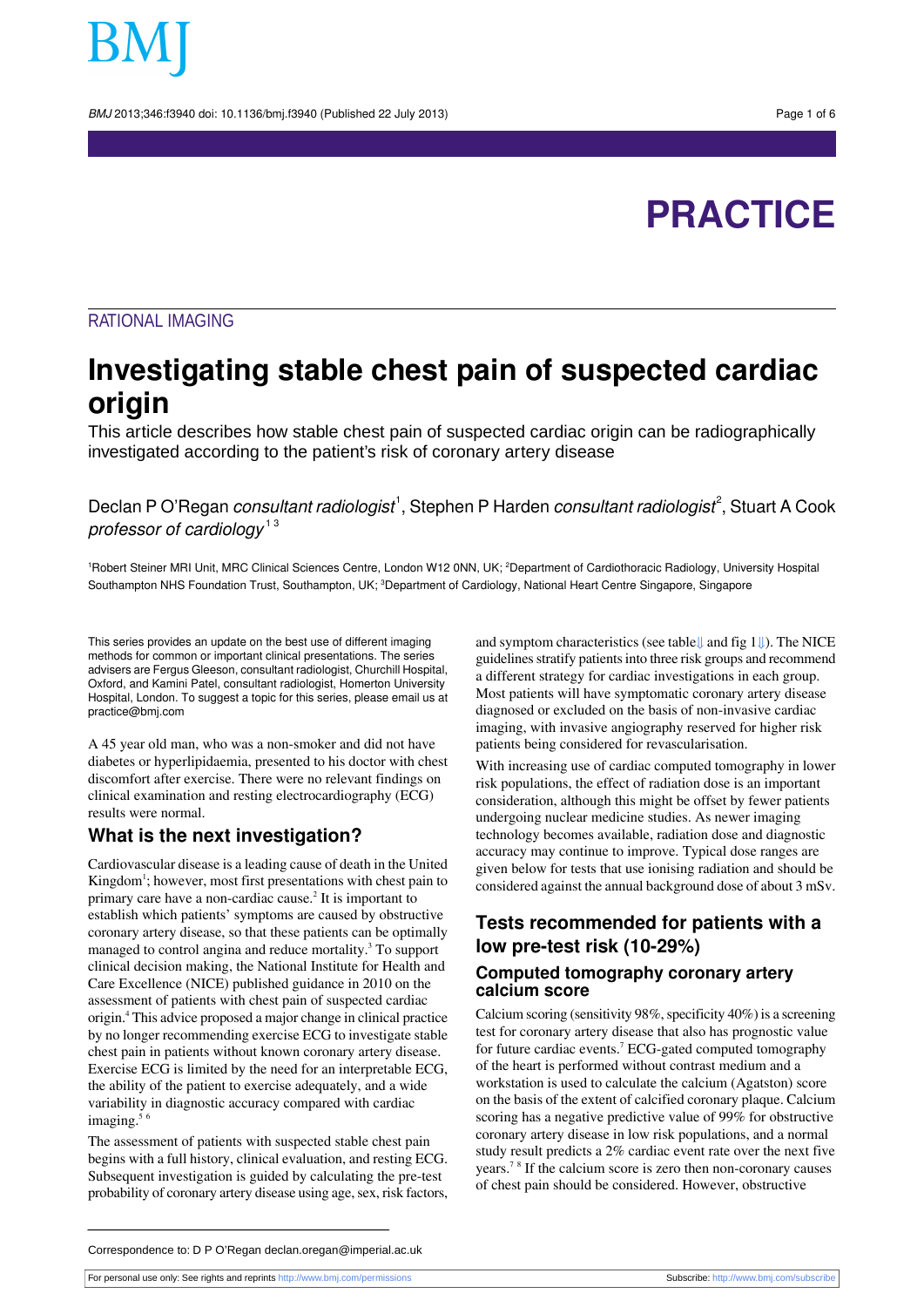#### **Learning points**

The National Institute for Health and Care Excellence (NICE) does not recommend exercise electrocardiography for investigating stable chest pain in patients without known coronary artery disease

NICE guidance recommends that the sequence of imaging tests be determined by the patient's risk of coronary artery disease Patients with a pre-test probability of 10-29% for coronary artery disease are initially investigated with coronary artery calcium scoring using computed tomography

Computed tomography coronary angiography is performed in patients with a calcium score of 1-400 to determine whether there are any coronary stenoses

Patients with a 30-60% risk are initially investigated with functional cardiac imaging to diagnose flow limiting coronary disease

Invasive coronary angiography, as a first line investigation, is reserved for symptomatic patients with a 61-90% pre-test probability of coronary artery disease when revascularisation is a treatment option

coronary artery disease may go undetected in younger patients in whom atherosclerotic plaque has not advanced to the stage of calcification.<sup>8</sup> If the calcium score is 1-400, computed tomography coronary angiography should be performed immediately afterwards to assess potential coronary stenoses. If the calcium score exceeds 400, non-invasive functional imaging or invasive coronary angiography should be considered as the next investigation.

Calcium scoring is associated with a relatively low dose of radiation  $(\leq 3$  mSv), is rapid and easy to perform, and does not require heart rate control. Calcified plaques are often not flow limiting due to remodelling of the vessel wall but are a marker for the presence of non-calcified plaques elsewhere.<sup>9</sup> Around 17% of patients attending a rapid access chest pain clinic will be referred for calcium scoring. The test will effectively rule out symptomatic coronary artery disease in at least 70% of these patients.<sup>10</sup>

#### **Computed tomography coronary angiography**

Computed tomography coronary angiography (sensitivity 98%, specificity 92%) is used to determine whether patients with a calcium score of 1-400 have obstructive coronary artery disease.<sup>11</sup> Imaging is performed using an ECG-gated computed tomography scanner with at least 64 slices during a timed bolus of intravenous contrast medium. Three dimensional images of the angiogram are reconstructed on a workstation to visualise coronary stenoses caused by calcified or non-calcified plaque. The positive predictive value of this technique for detecting a coronary stenosis of 50% or more is 91%, with a negative predictive value of  $83\%$ .<sup>12</sup> In patients with a calcium score of less than 100, the negative predictive value rises to  $93\%$ .<sup>13</sup> If there is doubt about the importance of a stenosis then functional cardiac imaging can be considered.

Patients often require heart rate control with oral or intravenous cardioselective β blockers and may be given sublingual glyceryl trinitrate for coronary vasodilatation.  $β$  blockers should be used with caution in patients with severe asthma or decompensated heart failure. NICE recommends using next generation scanners for patients who are difficult to image with conventional 64 slice equipment because they offer higher image resolution with lower radiation exposure and are cost effective.<sup>14 15</sup> Radiation doses of less than 1 mSv are achievable with these scanners in non-obese patients with stable heart rates, but in clinical practice doses typically range between 2 and 12 mSv.<sup>16</sup>

## **Tests recommended for patients with a medium pre-test risk (30-60%)**

#### **Functional cardiac imaging**

Functional cardiac imaging uses pharmacological agents to identify flow limiting coronary disease. It is the first line

investigation for patients with a 30-60% pre-test probability of coronary artery disease. Functional imaging may be performed in several different ways and NICE recommends four commonly available methods. The choice of investigation will largely depend on local availability and patient suitability, but it should also be informed by diagnostic accuracy and any potential risks.

#### **Perfusion imaging**

In patients with flow limiting coronary disease, an intravenous vasodilator (such as adenosine, regadenoson, or dipyridamole) will increase the difference between perfusion of normal myocardium and that supplied by a stenosed artery. This can be visualised with myocardial perfusion scintigraphy (sensitivity 91%, specificity 78%), which uses a tracer taken up by cardiac myocytes and imaged with a gamma camera. Images acquired during vasodilator stress and at rest are compared to assess whether perfusion is impaired within a coronary artery territory.<sup>17</sup> Cardiac magnetic resonance imaging, where first pass contrast enhanced imaging of the heart is performed during a vasodilator infusion, can also be used to assess myocardial perfusion (sensitivity 90%, specificity 79%).<sup>18</sup> This test has a higher negative predictive value than myocardial perfusion scintigraphy (91%  $v$  79%) and it avoids exposure to radiation (6-9 mSv).<sup>19</sup> Adenosine is contraindicated in severe asthma and in patients with second or third degree heart block. Cardiac magnetic resonance imaging is not suitable for patients with an incompatible pacemaker or claustrophobia. Patients should not ingest caffeine in the 24 hours before the test due to competitive inhibition of adenosine.

#### **Wall motion imaging**

The sympathomimetic drug dobutamine can be used to induce a regional wall motion abnormality within ischaemic myocardium during continuous imaging of the left ventricle. These abnormalities may be visualised using echocardiography (sensitivity  $87\%$ , specificity  $84\%$ ) or cardiac magnetic resonance (sensitivity 91%, specificity 81%).<sup>20 21</sup> Image quality for echocardiography may be improved in patients who are difficult to image with intravenous contrast agents. $^{22}$  Contraindications to dobutamine include severe aortic stenosis and obstructive hypertrophic cardiomyopathy. Major complications occur in 1.7 per 1000 patients, with the most common serious event being sustained ventricular tachycardia.<sup>23</sup>

### **Tests recommended for patients with a high pre-test risk (61-90%)**

#### **Invasive catheter angiography**

If the estimated likelihood of coronary artery disease is 61-90%, or if functional or anatomical coronary imaging is non-diagnostic, patients who would be considered for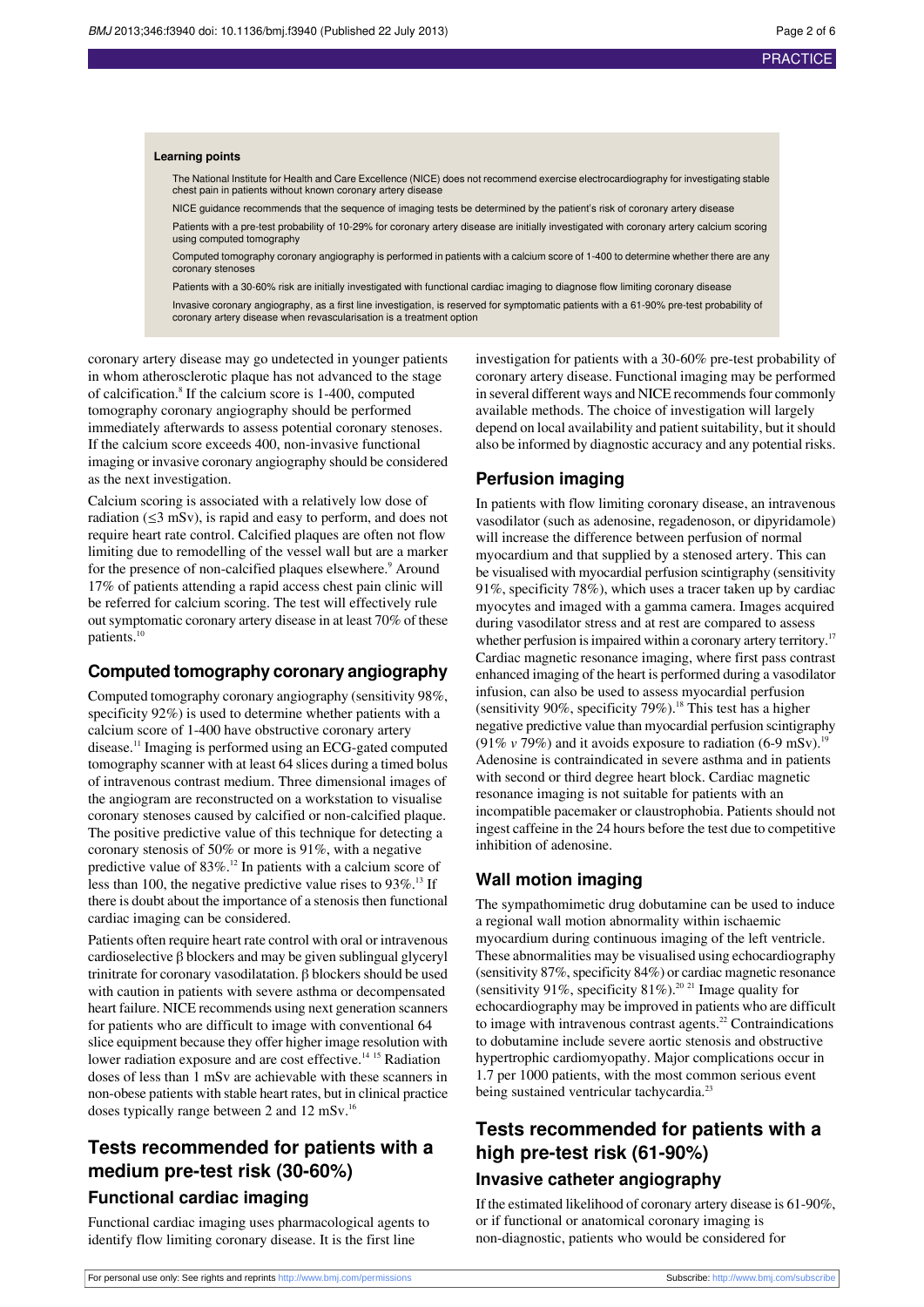revascularisation are offered invasive coronary angiography. A catheter is passed through the common femoral or radial artery and used to selectively visualise the coronary arteries with contrast medium during fluoroscopy. This is considered the gold standard investigation for assessing the lumen of the coronary arteries. As well as diagnosing coronary artery disease, patients may proceed to coronary stenting to relieve anginal symptoms if a suitable stenosis is identified. It may be difficult to define the importance of an intermediate stenosis on an angiogram, so the flow limiting effect can be assessed by using a pressure recording catheter.<sup>24</sup> The typical radiation dose for diagnostic coronary angiography is 3-6 mSv. The overall complication rate is 7.4 per 1000, with a mortality rate of 0.7 per 1000.<sup>25</sup> The most common complications are arrhythmias, vascular injury, and myocardial ischaemia.

#### **Outcome**

On the basis of age, sex, risk factors, and symptoms, the patient's pre-test probability of coronary artery disease was 21% and he was referred for calcium scoring. The calcium score was 11 (fig [2⇓](#page-4-1)) and he proceeded to computed tomography coronary angiography, which identified a 70% stenosis of the left anterior descending coronary artery (fig 3[⇓\)](#page-5-0). Adenosine stress perfusion cardiac magnetic resonance imaging showed reduced perfusion of the septum within the territory of the left anterior descending coronary artery. He was managed for stable angina on the basis of these findings (fig [4⇓](#page-5-1)).

Contributions: DPO'R prepared the manuscript and selected the patient and images. SPH and SAC helped edit the manuscript. DPO'R is guarantor.

Competing interests: We have read and understood the BMJ Group policy on declaration of interests and declare the following interests: None.

Provenance and peer review: Commissioned; externally peer reviewed. Patient consent obtained.

- 1 Office for National Statistics. Deaths Registered in England and Wales, 2011. [www.ons.](http://www.ons.gov.uk/ons/rel/vsob1/mortality-statistics--deaths-registered-in-england-and-wales--series-dr-/2011/stb-deaths-registered-in-england-and-wales-in-2011-by-cause.ht) [gov.uk/ons/rel/vsob1/mortality-statistics--deaths-registered-in-england-and-wales--series](http://www.ons.gov.uk/ons/rel/vsob1/mortality-statistics--deaths-registered-in-england-and-wales--series-dr-/2011/stb-deaths-registered-in-england-and-wales-in-2011-by-cause.ht)[dr-/2011/stb-deaths-registered-in-england-and-wales-in-2011-by-cause.htm](http://www.ons.gov.uk/ons/rel/vsob1/mortality-statistics--deaths-registered-in-england-and-wales--series-dr-/2011/stb-deaths-registered-in-england-and-wales-in-2011-by-cause.ht)l .
- 2 Nilsson S, Scheike M, Engblom D, Karlsson LG, Molstad S, Akerlind I, et al. Chest pain and ischaemic heart disease in primary care. Br J Gen Pract 2003;53:378-82.
- 3 National Institute for Health and Care Excellence. The management of stable angina. CG126. 2011. [www.nice.org.uk/CG126](http://www.nice.org.uk/CG126).
- National Institute for Health and Care Excellence. Chest pain of recent onset: assessment and diagnosis of recent onset chest pain or discomfort of suspected cardiac origin. CG95. 2010. <http://publications.nice.org.uk/chest-pain-of-recent-onset-cg95/guidance>.
- 5 Fihn SD, Gardin JM, Abrams J, Berra K, Blankenship JC, Dallas AP, et al. 2012 ACCF/AHA/ACP/AATS/PCNA/SCAI/STS guideline for the diagnosis and management of patients with stable ischemic heart disease: a report of the American College of Cardiology Foundation/American Heart Association Task Force on Practice Guidelines, and the American College of Physicians, American Association for Thoracic Surgery, Preventive Cardiovascular Nurses Association, Society for Cardiovascular Angio and Interventions, and Society of Thoracic Surgeons. J Am Coll Cardiol 2012;60:e44-164.
- 6 Gianrossi R, Detrano R, Mulvihill D, Lehmann K, Dubach P, Colombo A, et al. Exercise-induced ST depression in the diagnosis of coronary artery disease. A meta-analysis. Circulation 1989;80:87-98.
- Sarwar A, Shaw LJ, Shapiro MD, Blankstein R, Hoffman U, Cury RC, et al. Diagnostic and prognostic value of absence of coronary artery calcification. JACC Cardiovasc Imaging 2009;2:675-88.
- Villines TC, Hulten EA, Shaw LJ, Goyal M, Dunning A, Achenbach S, et al. Prevalence and severity of coronary artery disease and adverse events among symptomatic patients with coronary artery calcification scores of zero undergoing coronary computed tomography angiography: results from the CONFIRM (Coronary CT Angiography Evaluation for Clinical Outcomes: An International Multicenter) registry. J Am Coll Cardiol 2011;58:2533-40.
- 9 Sangiorgi G, Rumberger JA, Severson A, Edwards WD, Gregoire J, Fitzpatrick LA, et al. Arterial calcification and not lumen stenosis is highly correlated with atherosclerotic plaque burden in humans: a histologic study of 723 coronary artery segments using nondecalcifying methodology. J Am Coll Cardiol 1998;31:126-33.
- 10 National Institute for Health and Clinical Excellence. Chest pain of recent onset: calcium scoring factsheet. 2010. [www.nice.org.uk/nicemedia/live/12947/47987/47987.pdf.](http://www.nice.org.uk/nicemedia/live/12947/47987/47987.pdf)
- 11 Janne d'Othee B, Siebert U, Cury R, Jadvar H, Dunn EJ, Hoffmann U. A systematic review on diagnostic accuracy of CT-based detection of significant coronary artery disease. Eur J Radiol 2008;65:449-61.
- Miller JM, Rochitte CE, Dewey M, Arbab-Zadeh A, Niinuma H, Gottlieb I, et al. Diagnostic performance of coronary angiography by 64-row CT. N Engl J Med 2008;359:2324-36.
- 13 Arbab-Zadeh A, Miller JM, Rochitte CE, Dewey M, Niinuma H, Gottlieb I, et al. Diagnostic accuracy of computed tomography coronary angiography according to pre-test probability of coronary artery disease and severity of coronary arterial calcification. The CORE-64 (Coronary Artery Evaluation Using 64-Row Multidetector Computed Tomography Angiography) international multicenter study. J Am Coll Cardiol 2012;59:379-87.
- 14 National Institute for Health and Clinical Excellence. Computed tomography (CT) scanners for cardiac imaging—Somatom Definition Flash, Aquilion One, Brilliance iCT and Discovery CT750. 2012. <http://guidance.nice.org.uk/DT/3>.
- 15 Westwood M, Al M, Burgers L, Redekop K, Lhachimi S, Armstrong N, et al. A systematic review and economic evaluation of new-generation computed tomography scanners for imaging in coronary artery disease and congenital heart disease: Somatom Definition Flash, Aquilion ONE, Brilliance iCT and Discovery CT750 HD. Health Technol Assess 2013;17:1-243.
- Achenbach S, Marwan M, Ropers D, Schepis T, Pflederer T, Anders K, et al. Coronary computed tomography angiography with a consistent dose below 1 mSv using prospectively
- electrocardiogram-triggered high-pitch spiral acquisition. *Eur Heart J* 2010;31:340-6.<br>17 Jaarsma C, Leiner T, Bekkers SC, Crijns HJ, Wildberger JE, Nagel E, et al. Diagnostic performance of noninvasive myocardial perfusion imaging using single-photon emission computed tomography, cardiac magnetic resonance, and positron emission tomography imaging for the detection of obstructive coronary artery disease: a meta-analysis. J Am Coll Cardiol 2012;59:1719-28.
- Hamon M, Fau G, Nee G, Ehtisham J, Morello R, Hamon M. Meta-analysis of the diagnostic performance of stress perfusion cardiovascular magnetic resonance for detection of coronary artery disease. J Cardiovasc Magn Resonance 2010;12:29.
- 19 Greenwood JP, Maredia N, Younger JF, Brown JM, Nixon J, Everett CC, et al. Cardiovascular magnetic resonance and single-photon emission computed tomography for diagnosis of coronary heart disease (CE-MARC): a prospective trial. Lancet 2012;379:453-60.
- 20 Sicari R, Nihoyannopoulos P, Evangelista A, Kasprzak J, Lancellotti P, Poldermans D, et al. Stress echocardiography expert consensus statement-executive summar European Association of Echocardiography (EAE) (a registered branch of the ESC). Eur Heart J 2009;30:278-89.
- 21 Nandalur KR, Dwamena BA, Choudhri AF, Nandalur MR, Carlos RC. Diagnostic performance of stress cardiac magnetic resonance imaging in the detection of coronary artery disease: a meta-analysis. J Am Coll Cardiol 2007;50:1343-53.
- Mulvagh SL, DeMaria AN, Feinstein SB, Burns PN, Kaul S, Miller JG, et al. Contrast echocardiography: current and future applications. J Am Soc Echocardiogr 2000;13:331-42.
- 23 Geleijnse ML, Krenning BJ, Nemes A, van Dalen BM, Soliman OII, ten Cate FJ, et al. Incidence, pathophysiology, and treatment of complications during dobutamine-atropine stress echocardiography. Circulation 2010;121:1756-67.
- 24 Pijls NHJ, van Schaardenburgh P, Manoharan G, Boersma E, Bech J-W, van't Veer M, et al. Percutaneous coronary intervention of functionally nonsignificant stenosis 5-year follow-up of the DEFER study. J Am Coll Cardiol 2007;49:2105-11.
- 25 West R, Ellis G, Brooks N. Complications of diagnostic cardiac catheterisation: results from a confidential inquiry into cardiac catheter complications. Heart 2006;92:810-4.

#### Cite this as: BMJ 2013;346:f3940

© BMJ Publishing Group Ltd 2013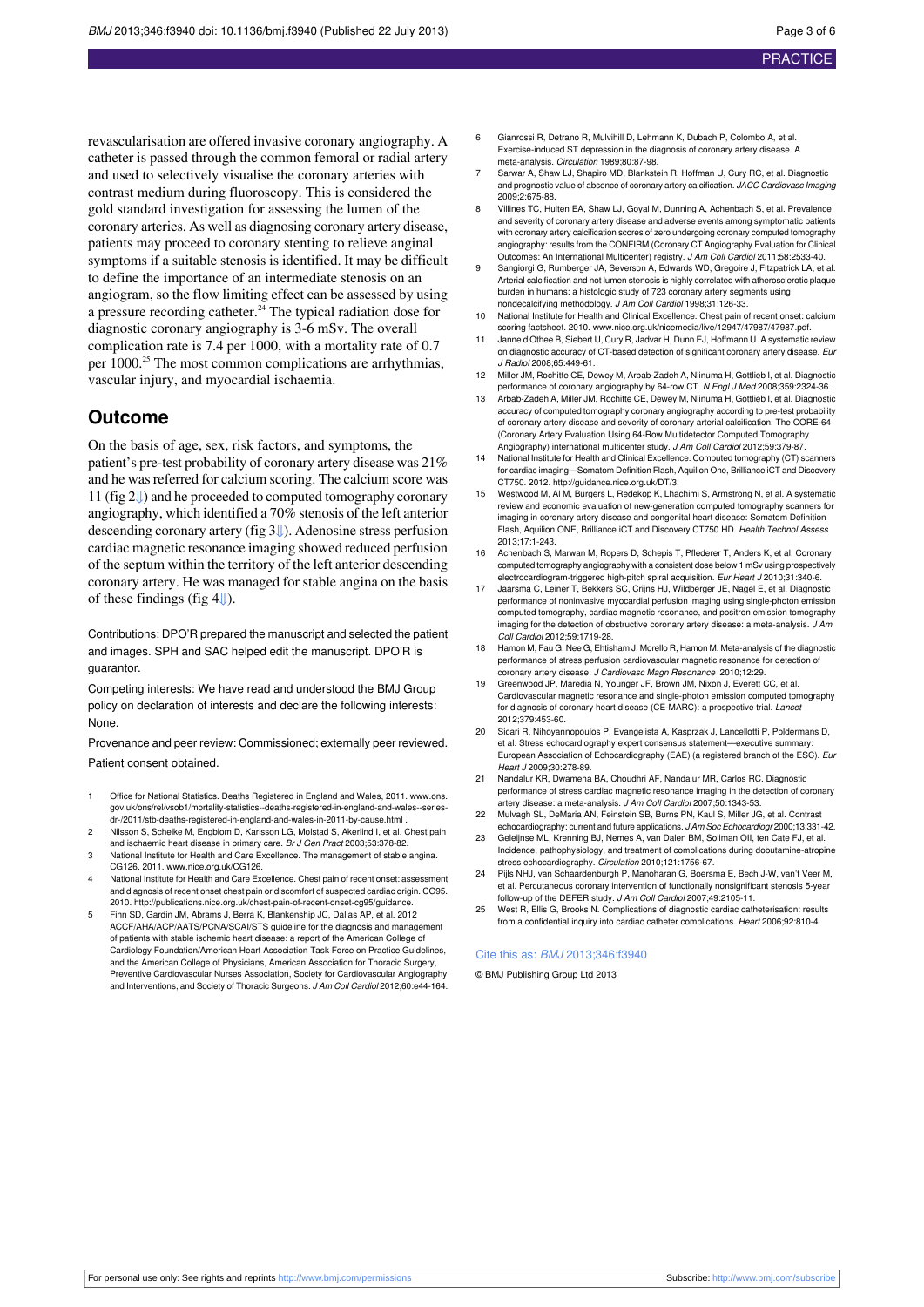### **Table**

<span id="page-3-0"></span>Table 1| Proportion of people estimated to have coronary artery disease according to typicality\* of symptoms, age, sex, and risk (high or **low).<sup>4</sup> Values are proportion of people at each mid-decade age with clinically relevant CAD†**

|         | Non-anginal chest pain‡ |            |          |                  | <b>Atypical angina</b> |           |          |                  | <b>Typical angina</b> |                  |              |                  |
|---------|-------------------------|------------|----------|------------------|------------------------|-----------|----------|------------------|-----------------------|------------------|--------------|------------------|
| Age     | Men                     |            | Women    |                  | <b>Men</b>             |           | Women    |                  | Men                   |                  | <b>Women</b> |                  |
| (years) | Low risk§               | High risk§ | Low risk | <b>High risk</b> | Low risk               | High risk | Low risk | <b>High risk</b> | Low risk              | <b>High risk</b> | Low risk     | <b>High risk</b> |
| 35      |                         | 35         |          | 19               | 8                      | 59        | 2        | 39               | 30                    | 88               | 10           | 78               |
| 45      | q                       | 47         | 2        | 22               | 21                     | 70        | 5        | 43               | 51                    | 92               | 20           | 79               |
| 55      | 23                      | 59         | 4        | 25               | 45                     | 79        | 10       | 47               | 80                    | 95               | 38           | 82               |
| 65      | 49                      | 69         | 9        | 29               | 71                     | 86        | 20       | 51               | 93                    | 97               | 56           | 84               |

\*Typical angina pain is constricting discomfort in the front of the chest, neck, shoulders, jaw, or arms, which is precipitated by physical exertion and relieved by rest or glyceryl trinitrate within about 5 minutes. Atypical angina pain has two of the features of typical angina. Non-angina pain has none or one of the features of typical angina pain.

†If there are resting ST-T changes or Q waves on electrocardiography, the likelihood of CAD is higher in all patient groups; for men over 70 years with atypical or typical symptoms assume a risk estimate of >90%; for women over 70 years, assume an estimate of 61-90% unless the woman is at high risk and has typical symptoms, in which case a risk of >90% should be assumed.

‡These patients are not routinely investigated for CAD unless there is a high clinical suspicion.

A diagnosis is made by clinical assessment alone in patients with a pre-test probability of <10% or >90%.

§High risk=diabetes, smoking or hyperlipidaemia (total cholesterol >6.47 mmol/L; 1 mmol/L=38.61 mg/dL); low risk=none of the above three risk factors. CAD=coronary artery disease.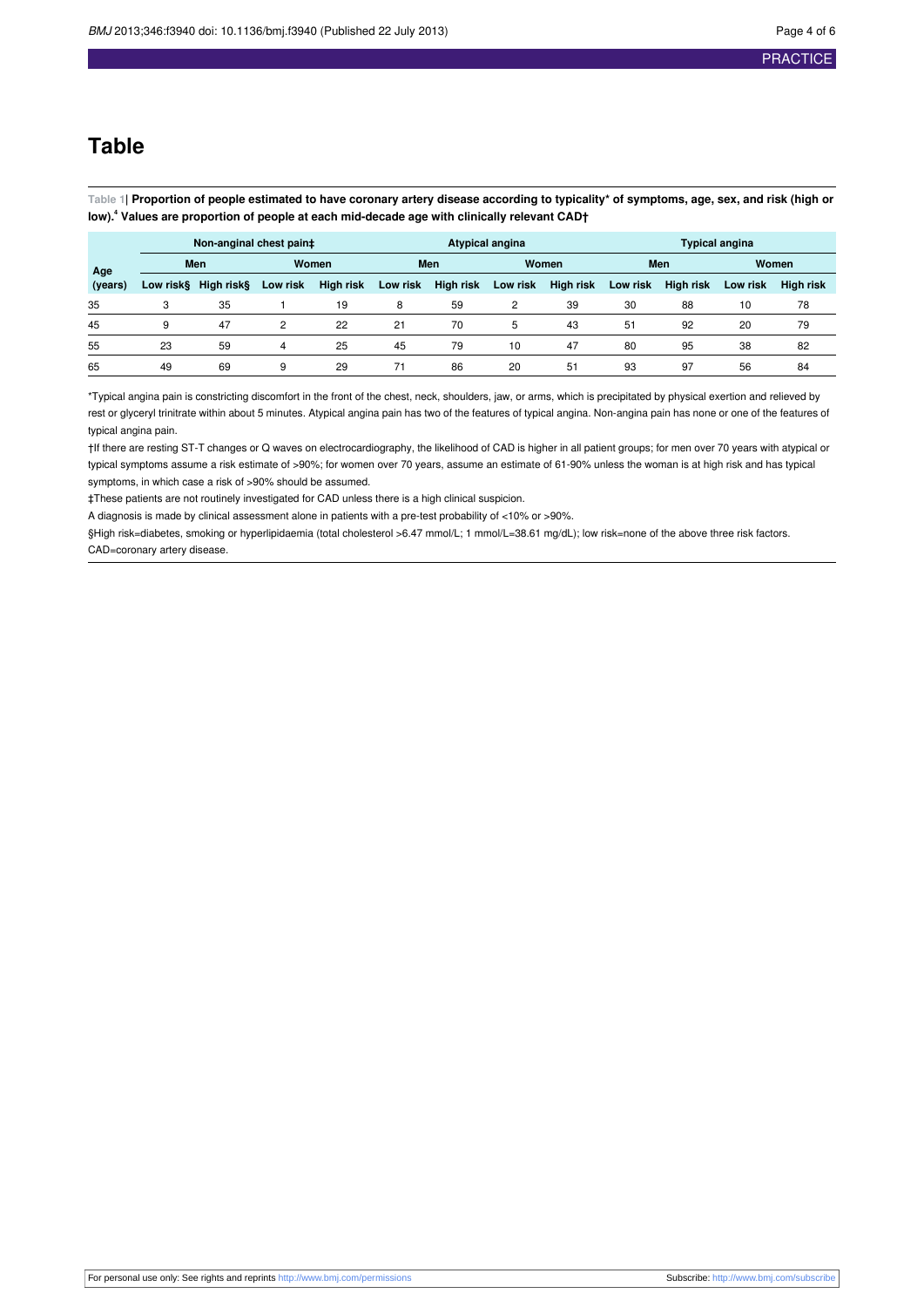## **Figures**

<span id="page-4-0"></span>

<span id="page-4-1"></span>**Fig 1** Diagnostic pathways for the investigation of stable chest pain in patients without known coronary artery disease based on pre-test probability.<sup>4</sup> CT=computed tomography; CMR=cardiac magnetic resonance imaging



**Fig 2** Computed tomography calcium scoring showing calcified plaque that has been highlighted in the left anterior descending coronary artery (arrow)